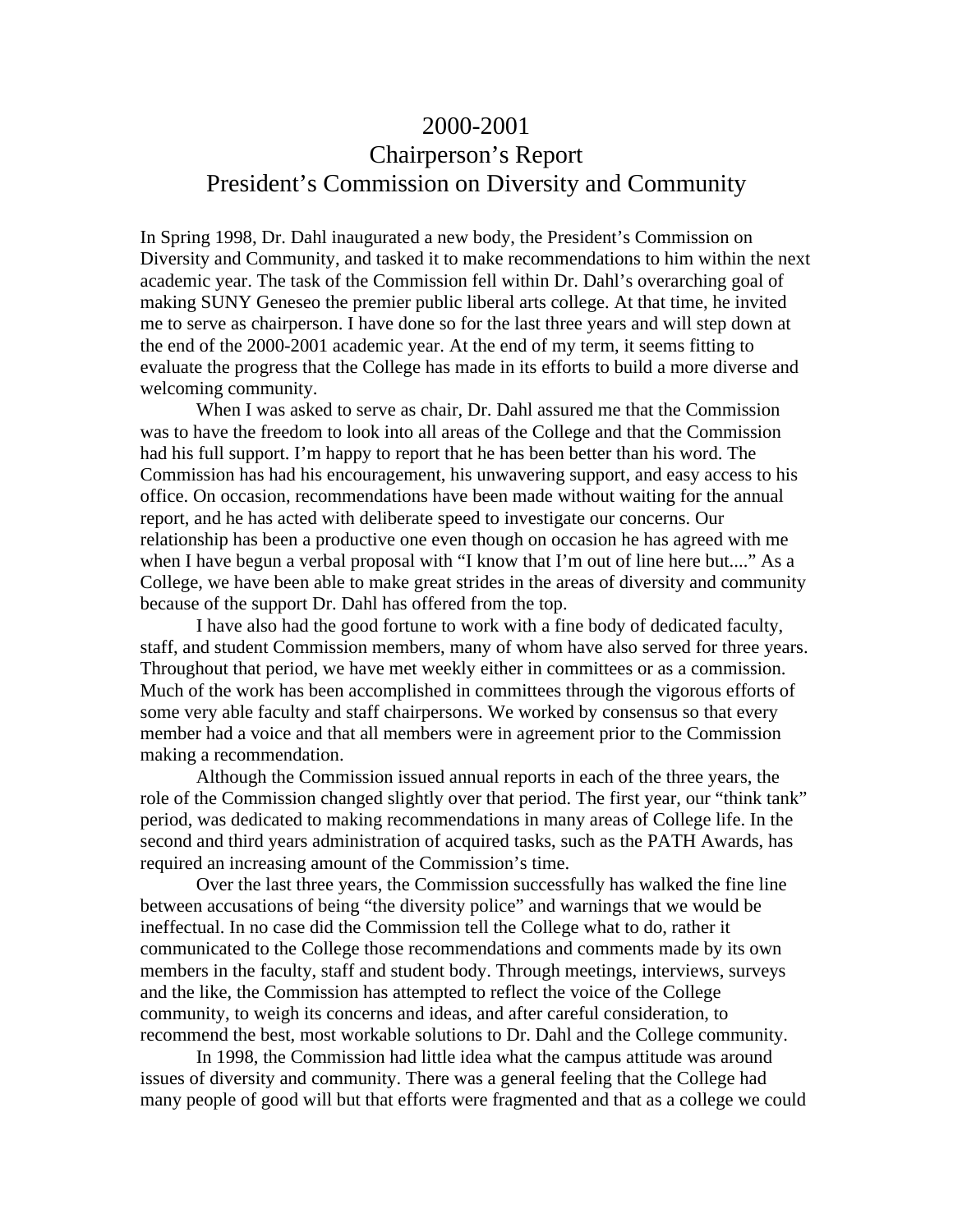do better. I made the strategic decision to take a proactive approach and to begin to investigate and to recommend. Only later did the Commission collect data on the overall campus climate. The results of that qualitative and quantitative study will be available in the 2001-2002 academic year. The Commission's 1998-1999 first year report reflects my decision and is long on recommendations but short on introspection. If that is a fault, I take responsibility.

In the beginning, the Commission had no definition of either diversity or community. It was decided to delineate diversity in the widest possible way and to include but not limit it to gender, race, ethnicity, national origin, language heritage, religion, sexual orientation, class, physical ability, learning style, geographic background, mental health, age, and relationship status. The Commission strove for a community that was educationally purposeful, open, just, disciplined, caring, and celebrative, a learningcentered community that fostered personal growth for all community members, welcomed and valued people of diverse backgrounds, and respected individual contributions to the education of all faculty, staff, and students.

During each of the last three years, the Commission has met with hundreds of students, staff, and faculty, listened to their stories, collected their suggestions, and pondered the possibilities. Each recommendation made by the Commission had the backing of all members, sometimes even down to which verb to choose.

Each of our annual reports has been lengthy. Most recommendations have been adopted by the College in whole or in part. A few have been modified and an even smaller number allowed to languish. I wish to review these proposals and to comment from my perspective on the College's accomplishment of these goals. For brevity and to avoid the pitfalls of some of our proposals that chose to micro-manage, I will discuss large areas of concern identified by the commission.

# The College

As an institution, the College has identified diversity and community as dual College goals in the College Mission Statement, Strategic Plan, and in other institutional documents. Recognition exists at all levels within the institution that diversity is a worthwhile educational goal. Still, much remains to be accomplished in fostering a true discussion of diversity and community. An attitude persists, especially among some segments of the faculty that diversity is someone else's issue. This attitude also is reflected in some segments of the student body who fail to recognize the importance of diversity in their education and future employability.

### Faculty and Staff Recruitment, Retention, and Development

Diversity among faculty and staff has increased although the pace of change is necessarily slow, reflecting slow turnover. The Provost has been instrumental in guiding departments to look beyond the traditional faculty pool and the traditional institutions of higher learning. There are more women and as a group, more African American, Latino, Asian and Native American (ALANA) faculty than in 1998. Predictions are that this trend will continue. The African American presence is small reflecting the difficulty in attracting candidates to a rural campus and the competition from other colleges and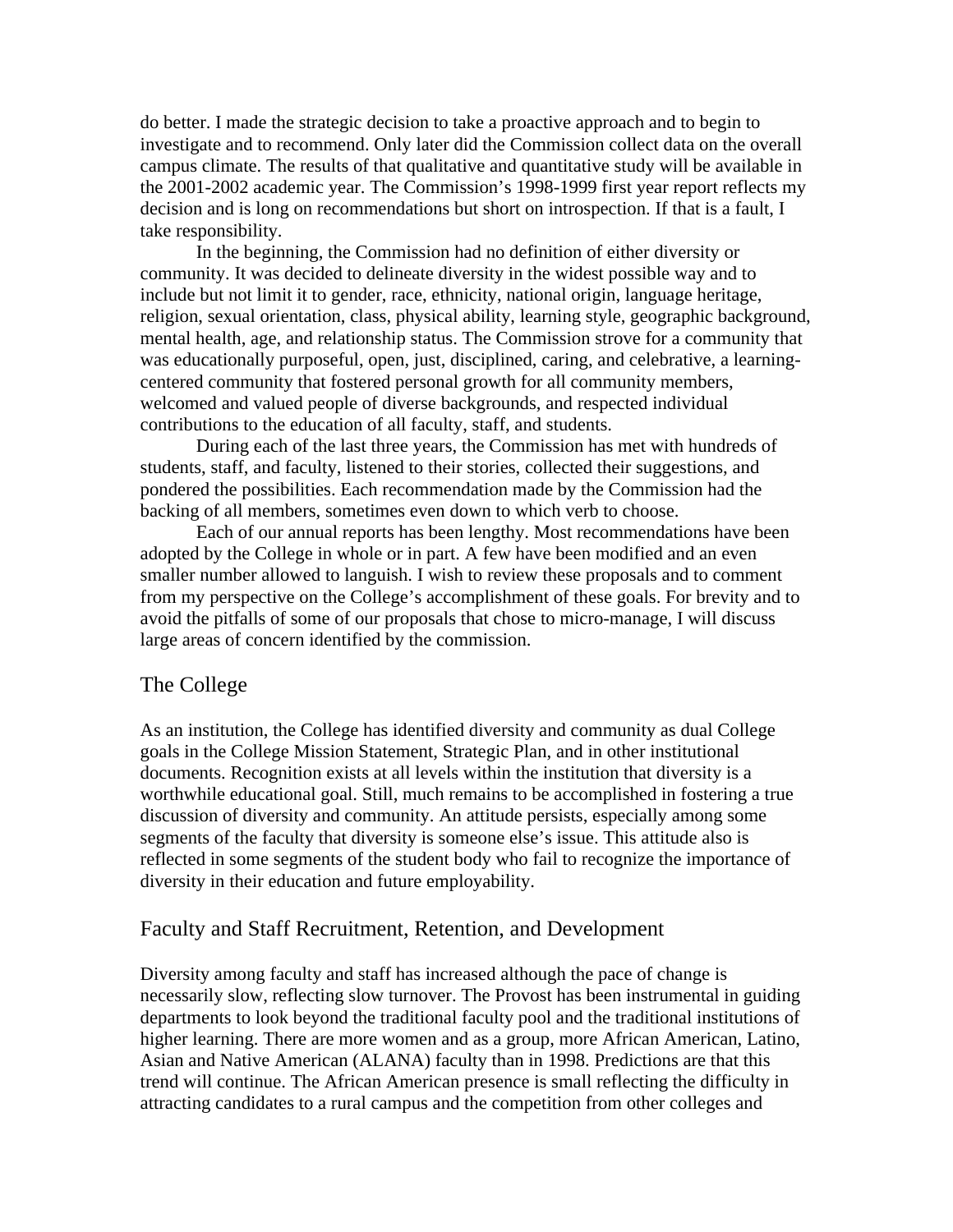universities. This fact cannot be allowed to serve as an excuse, and we must redouble our efforts to attract more minority faculty, especially those who are African American.

### Faculty and Staff Development

Faculty and staff development in areas of diversity has increased. New faculty are given an introduction to multicultural issues. This year, two programs on "Becoming allies for lesbian, gay, bisexual, and transgender students" and on narrative learning circles were sponsored by the Office of the Provost. I have found the Provost to be very open to other proposals from faculty and staff. There has been enough faculty interest to justify a second "Allies" workshop.

In the summer of 2000, three faculty members and the Dean of the College attended a 10-day AAC&U diversity education program at Brown University. Their knowledge and skill have been invaluable to the Commission and to the College. I have been promised that more faculty and staff will attend similar development programs, demonstrating the College's commitment to issues of diversity and community.

### Visiting Scholars Program

The ALANA faculty presence on campus can also be increased by establishing a visiting scholars program as recommended by the Commission. The Dean of the College has contacted interested colleges but the Administration has not promoted exchange programs. I have found the Administration to be very open to ideas from departments. If there is an impediment it is funding, something to be addressed in the targeted fund drive section.

### Teaching and Learning Center

A Teaching and Learning Center has been championed by the Commission for three years. The Commission's original notion was of a center for faculty mentoring, for exploration of different teaching methods and styles of learning, and for infusion of diversity into the existing curriculum. I feared that this vision might be drowned in a sea of computers and electronic gadgetry. A true Teaching and Learning Center must foster all types of teaching and recognize the need for our classrooms to reflect not only the technological revolution but the demographic one as well. In addition, the College must make a commitment to hire knowledgeable education personnel to staff this center, not just "techies."

The Provost is committed to development of a true Teaching and Learning Center but has been confronted by several disparate visions. She has attempted to bring representatives of the Commission, the Carnegie Foundation group, the Faculty Development Committee, the laptop initiative, and the AAC&U/Brown faculty together with other interested members of the college community to discuss the conceptual design for a future Center. In the 2001-2002 academic year, the College will begin these efforts in earnest with a dedicated room in the library and a part-time director.

### Student Recruitment and Retention

In the student body, thanks to the efforts of the entire Admissions Office and the entire AOP staff, the number of ALANA students has increased dramatically in the 2000-2001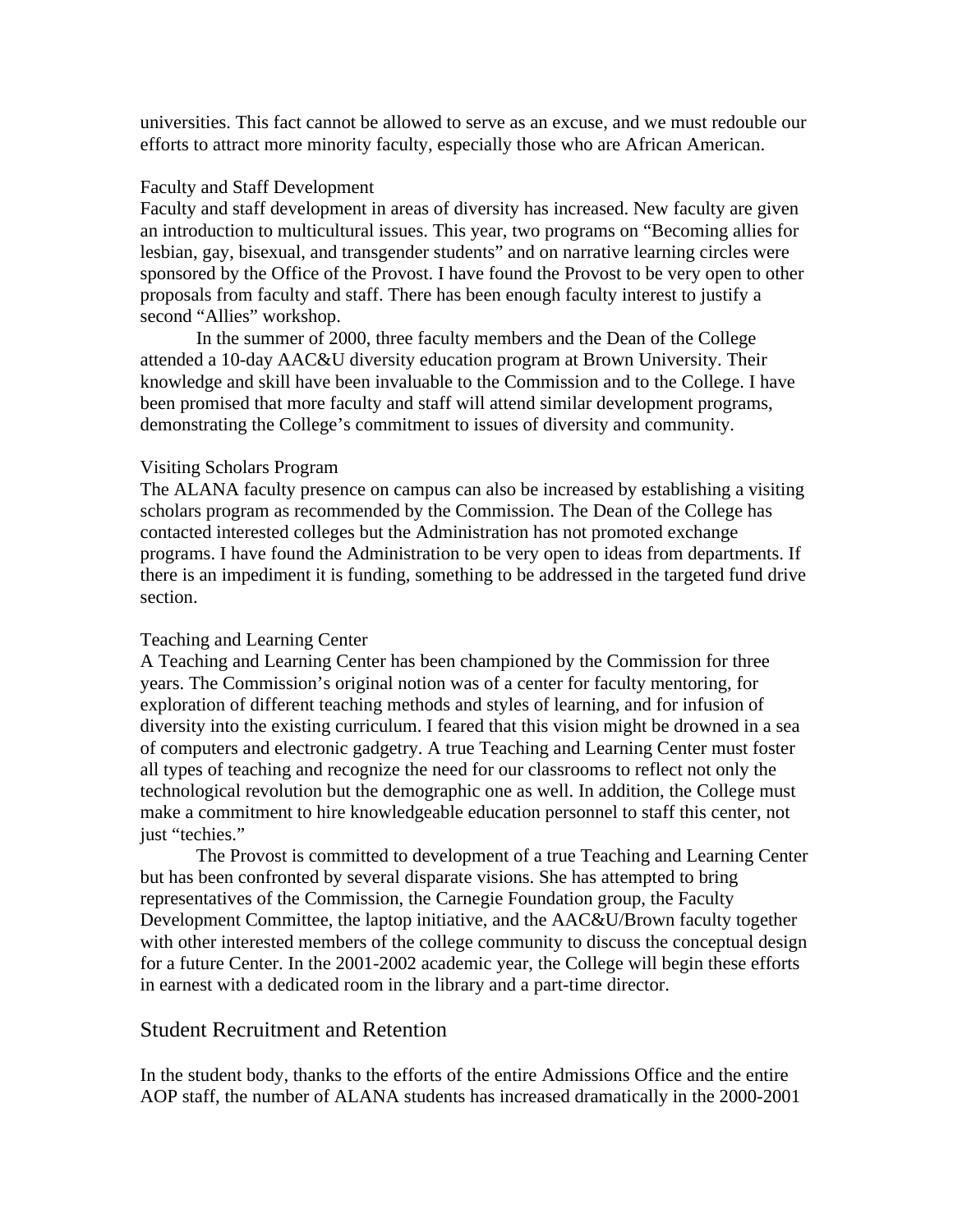entering student class, although their overall percentage within the student body is still small. If enrollment trends continue to increase with the next few entering classes and student retention is strong, the College in 2004 will look and feel very different from the College in 1998. As with faculty and staff, the numbers of these students who identify as African American is low and efforts must be redoubled to recruit these students.

### Relationships with ALANA colleges

The ALANA student presence on campus also can be increased by developing relationships with historically ALANA colleges as recommended by the Commission. The Dean of the College has contacted interested colleges but the Administration has not promoted student exchange programs.

#### Student Retention Committee

To date, the College has not established a student retention committee as recommended. As a College, we still have only anecdotal data on the reasons why students stay and leave. If our goal is not only to recruit but to retain a diverse student body, it is essential that we understand the issues important in retention. At the very least, data from both remaining and departing students must be collected in a systematic way.

Both the School of Business and the Department of Sports and Recreation help focus groups this year with ALANA students to assess the campus climate and the impact on retention. The Campus Climate Survey should also weigh in heavily in this area.

#### Alumni

The Office of Alumni and Parent Relations has promoted recognition of diversity among alumni. This office coordinates the efforts of ALANA alumni and parents to contact prospective students.

Unfortunately, the Administration has not developed a specific fund drive or a targeted effort within a wider fund drive dedicated to multicultural scholarships and programs as recommended by the Commission. At present, it is unclear who is responsible for setting a goal to establish a definite number of scholarships, possibly based on need and academic excellence, and to propose programs, such as visiting scholars. Among SUNY colleges, Geneseo accepts the highest percentage of applying ALANA students for its entering class but has the lowest percentage finally selecting our College. In part, these data reflect the lack of available scholarship money.

Scholarship money might also be increased by establishing named scholarships. Large donors should be encouraged to establish scholarships for ALANA students in their name as has been accomplished at other SUNY and COPLAC colleges.

#### Disability Services

Disability services have been standardized and promoted with the hiring of a full time director. In addition to the uniformity of service delivery provided by a full time director, faculty development in issues of disability has also increased. Additionally, there is an ongoing effort in Facilities and Residence Life to increase the physical accessibility of campus. Recent renovations to the residential facilities have added 10 accessible spaces to our on-campus accommodations. Residence Life also provides visual fire alarms for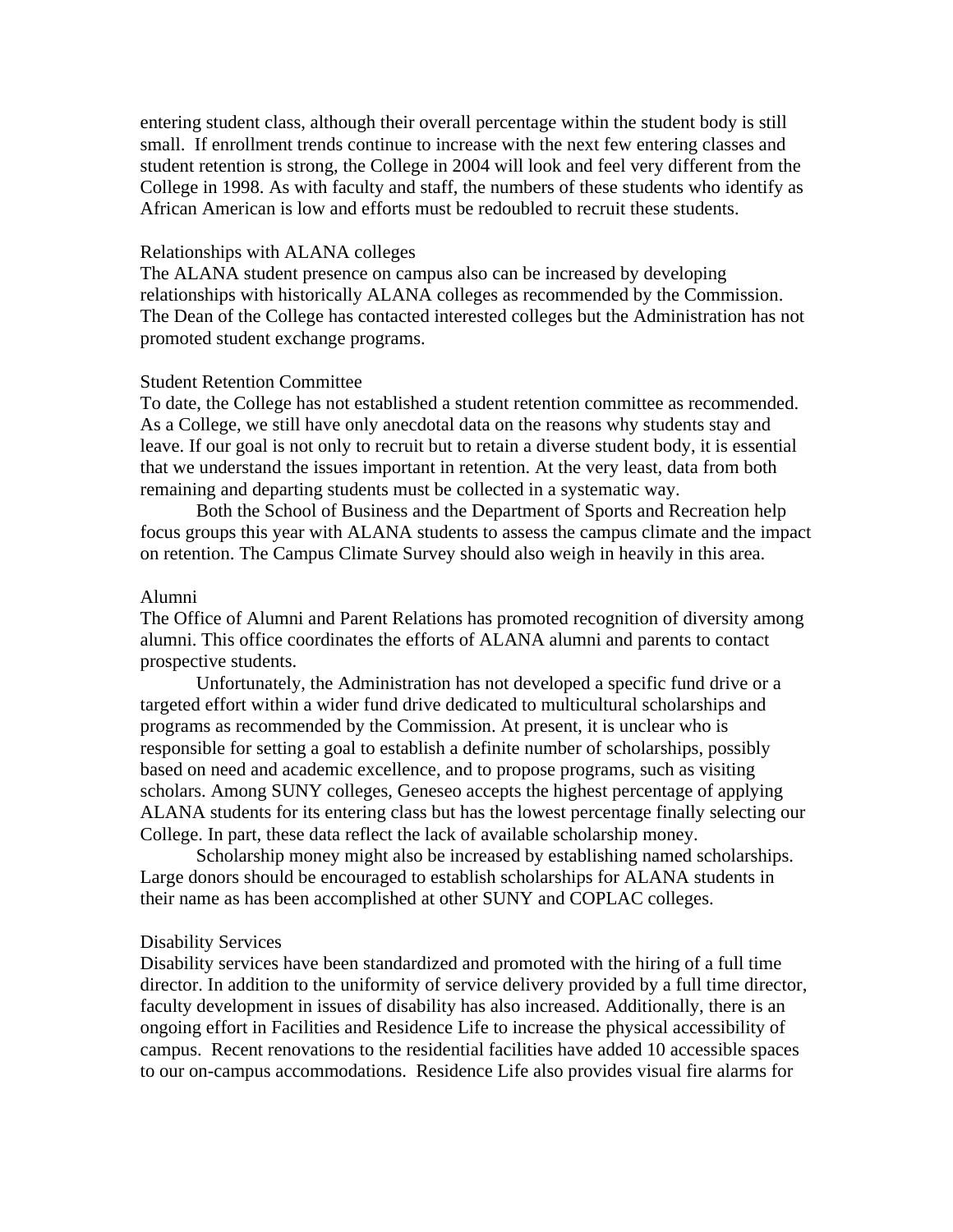students who require them, and CIT sponsored a faculty-staff workshop on making websites ADA-compliant during the Spring semester.

### International Students

The international student presence has increased in the 2000-2001 academic year. Goals set by the College will increase the present 26 students by approximately 20 each year for the immediate future. The Office of International Student Services has done a commendable job of recruiting international students.

Now that the numbers of international students is increasing, we must make an equally aggressive commitment to providing for these students while they are with us. An increasing number of students will require additional academic and support services. To date, the English Department and the SUNY Geneseo Speech and Hearing Clinic have provided ESL services efficiently and effectively. The College will need to increase its financial commitment to such services. A need also exists for a transitioning mechanism to help students adjust to the United States and readjust to their homeland before they return.

## Curriculum

The Administration is very welcoming of proposals for experimental courses focusing on diversity and multicultural issues. Provost Dixon is extremely willing to entertain ideas from departments and individual faculty and to aid, if possible, with instructional grants. The ultimate success of this goal depends on courses being proposed. This is a goal that can be accomplished only from within faculty ranks.

### Study Abroad

While the figures and definitions are somewhat murky, it appears that Geneseo is a leader in the percentage of our students who go abroad to study, although most of this is accomplished by an intersession in England. While this is very commendable, study abroad has not been expanded to Latin, Asian and African countries as recommended by the Commission. At the very least, intersession courses taught in England should be expanded to such possible locales as Mexico City, Barcelona, Seoul, Tokyo, Shanghai, the Caribbean, and the like. Again, faculty initiative is required. Soon to occur changes in the Offices of both the Dean of the College and the Associate Dean for Graduate Studies/International Education offer the College the opportunity to focus more vigorously on study abroad and on student and faculty exchanges.

### New Academic Minors

A welcome new minor in Liberation Studies has been proposed. Unfortunately, new academic minors in Jewish or Lesbian, Gay, Bisexual and Transgender Studies have not been proposed as recommended by the Commission. Faculty should reach across departmental lines and begin discussion of possible courses and minors. Again, this proposal requires bubbling up from faculty ranks. More interdepartmental courses and minors will also aid in building the College community.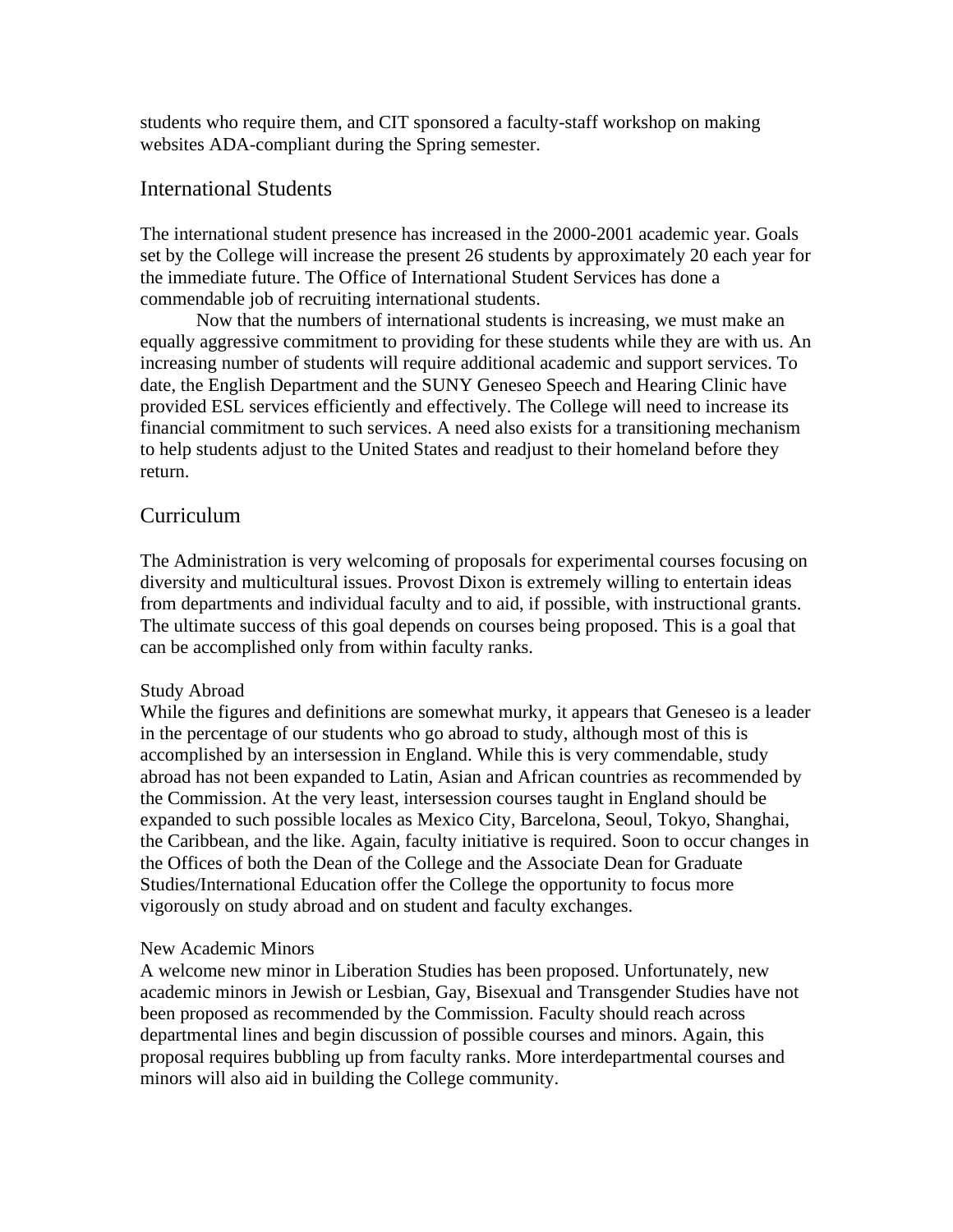## Building Community

Of the dual goals of diversity and community, the latter has proven to be much more difficult to achieve than anyone expected. Whether it is the "bowling alone" mentality of our era or nonrecognition by the College community of the importance of community, the goal has proven somewhat elusive and movement in some areas has been extremely slow. Despite seeming inertia in some quarters, much has been accomplished in the area of community, but much remains to be achieved.

In part, the elusiveness of this goal reflects a lack of identification of the benchmarks for success. The campus statement on diversity or the Commission should set measurable goals for Community.

### First-Year Experience

First-year experiences should plant the seed of community. Diversity should become a cherished part of the "Geneseo experience." Each student should gain an expectation that he or she will be a part of that community. From the moment a student applies to Geneseo, he or she should become aware that Geneseo stresses academic excellence, supports individual inquiry, encourages involvement in campus life, and celebrates diversity. These themes should permeate orientation and first-year programs.

Many good things are already happening but there needs to be a more central focus. This year the College created a position solely to address the first-year experience. The next step is to provide a budget for the Office of Orientation and First-Year Programs to aid with coordination efforts. The Office of Orientation and First-Year Programs has revamped Orientation programs to reflect the values mentioned above and is planning collaborative activities and workshops that will continue this effort throughout students' first year.

 In similar fashion, faculty should decide on core College values that will be reflected in freshman seminars. The College should commit resources to these seminars so that all entering students can participate and select themes, such as multiculturalism, which can be identified in each offering.

In addition, we can foster true community by expanding the Freshman Mentoring Program currently run by Dr. Stacy Edgar, Associate Professor of Philosophy. Through dedication and a herculean effort, Dr. Edgar has shouldered this program alone and she is to be highly commended. It is time for the College to support her efforts and expand the program for all incoming students.

### Center for Community

The Office of Student and Campus Life has taken a bold first step and moved ahead with a vision of a Center for Community that consolidates student services in one location in the College Union. Unfortunately, the extra steps required to create the Center envisioned by the Commission, a center that reflects the diversity of campus life, is taking considerably more time to create. In part, this delay reflects two slightly differing notions of such a center, one focusing on programming and the other on physical space.

The Student and Campus Life Division has chosen to focus on a programmatic approach and has made some good strides in this area. For example, service learning, an effective way to increase multicultural awareness, has increased dramatically on campus.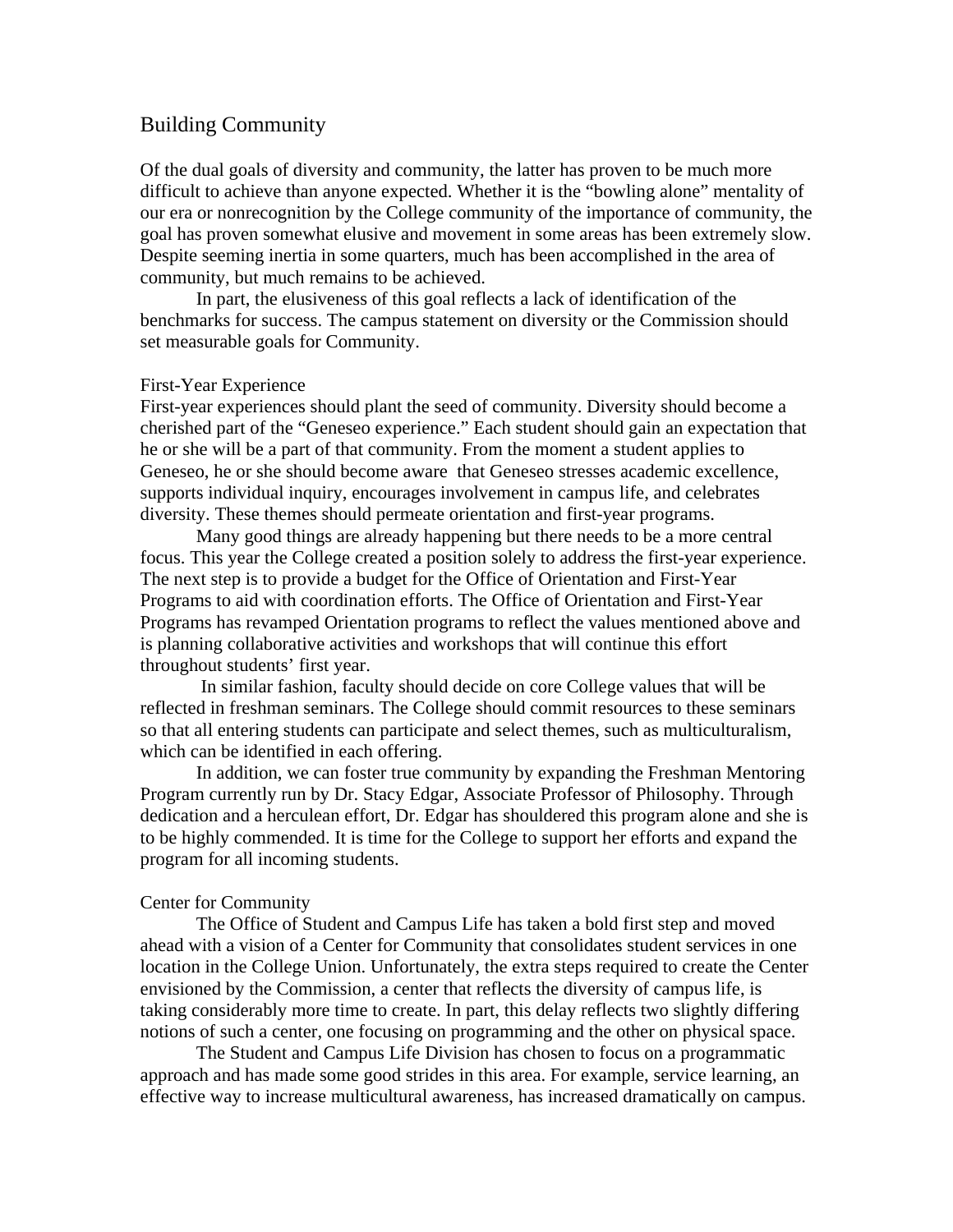The America Reads program, soon to be followed by America Counts math tutoring program, has exposed students to diverse experiences beyond the classroom. The Center for Community sponsored the first all-campus day of service, Knights Work, sending over 200 students into Livingston and Monroe counties to perform community service in a variety of diverse environments. Departments need to impress their students with the importance of such experiences for their education and future employment. In addition, the Division of Student and Campus Life has responded to bias-related incidents with programs, such as those on sexual violence, and the development of a campus-wide protocol for responding to bias incidents. The Center for Community's efforts include leadership development programming related to diversity education and Cultural Harmony Week.

I have been been assured by the Division of Student and Campus Life, that long term planning for the College Union, including a more welcoming multicultural decor as in the murals in the COPA Room, is being accomplished. I urge the Division of Student and Campus Life to consider the proposals of the Commission on this issue.

#### Faculty Community

The new faculty and staff lounge in Blake is a welcomed but underutilized area. The College should commit to making it more user friendly with the addition of periodicals and should sponsor faculty and staff development brown bag lunches.

### Lounges

More student lounges in academic areas are needed. In many buildings, mingling and interaction are discouraged by the sterile and unwelcoming atmosphere, especially in academic buildings. The coffee shops in Milne Library, the Union, and Letchworth are welcome additions and might be replicated in a few other areas on campus. New talk of wireless lounges might also be promising.

#### Ethnic Cuisine

Jewish students, staff, and faculty pressed the Commission for a kosher kitchen on campus. The Commission proposed a kosher deli in the Center for Community. If Jewish and other students feel strongly about this issue, they should make their desires known.

As the College population continues to diversify, other populations of students will hunger for traditional foods and will have dietary restrictions. The new "Jump" cafe in Letchworth currently serves fast food Asian meals. This cafe will move to a new home in the Union this summer. Dining halls could offer more ethnic meals and more vegetarian options. The ethnic dinners sponsored by various student groups have been well received, and CAS is to be commended for the grant program established to support such efforts. Approximately 1325 people attended the College's cultural dinners this past year.

#### The larger Community

Within the larger Geneseo/Livingston County community, the College has acted as a resource for education through cultural and entertainment programs open to that community. The number of such programs has increased dramatically within just a few short years. Unfortunately, the College may be "preaching to the choir" in these efforts.